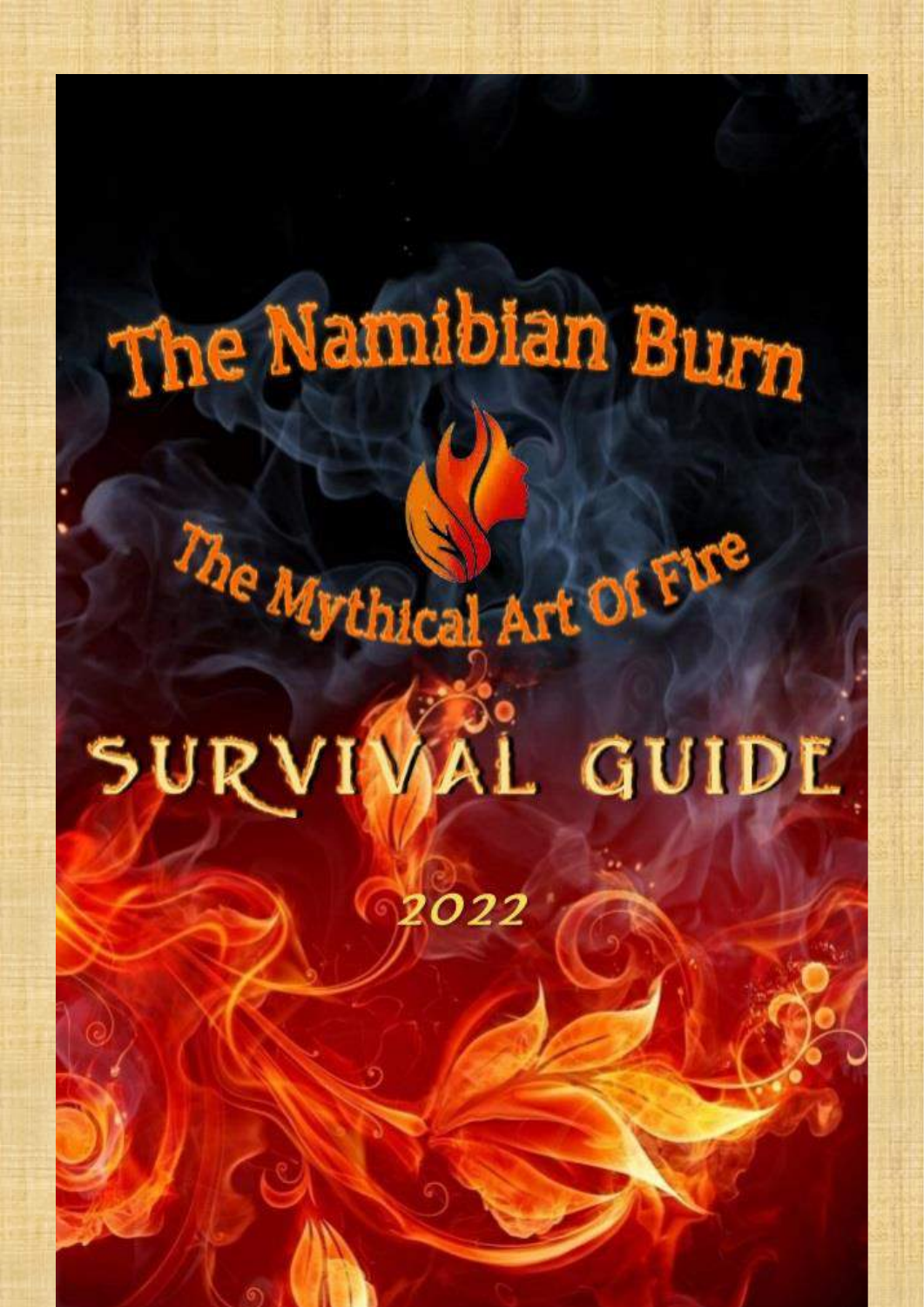NamBurn, the Namibian Burn is a Burning Man-inspired gathering of our Burner tribe.

"The touchstone value of our Burn culture will always be immediacy: experience before theory, moral relationships before politics, survival before services, roles before jobs, ritual before symbolism, work before vested interest, and participant support before sponsorship." – *Larry Harvey*

There is no 'them', 'no spectators' – this is NOT a plug and play or trance festival for profit, it is a Burners Burn with limited numbers.

# **OUR GUIDING PRINCIPLES**

We follow the Principles of Burning Man, which were crafted not as a dictate of how people should behave and act, but as a reflection of our ethos, spirit and culture as part of the global Burn Community.

### *READ THIS! -* **GENERAL INFORMATION –** *READ THIS! THIS IS A 'LEAVE-NO-TRACE' EVENT*

Clean-up after yourself. Yes, even your cigarette stompies! What-ever you bring, you take home, including your garbage and lover.

- **There is no ticket sales at the gate**. The **ticket link will only be on the Namibian Burn website** for a limited time for each Ticket Sale Level, or till being sold-out.
- **Level 1** Direct Distribution Tickets For those that contribute and participate.
- **Level 2** General public. First come first serve.
- **Entry/Gate Times: 08H00 to 12H00, Friday, 18 March 2022.**

#### *The Ticket Link is at the Bottom*

- Before you arrive **make sure you have your ticket** printed or on a phone / device (with battery). Make 100% sure your name is on your ticket, and that you bring photo ID to the gate with you. Our Ranger Gate Crew will need this to verify your ticket and will not let you in if the details on your ID and ticket don't match.
- $\ddagger$  Enough food and beverages for the duration of your entire stay.
- Wood and toilet paper. Shelter, bedding, warm & cool clothing
- $\overline{\text{ }}$  Trash bags
- Bring a headlamp, torch, bike light, fairy lights, EL wire (and spare batteries). Solar lights work! – find them & use them.
- $\ddagger$  Duct tape & cable ties because they hold the universe together!
- Recycling container: you'll need one for wet waste, and others for paper, plastic and metal / glass.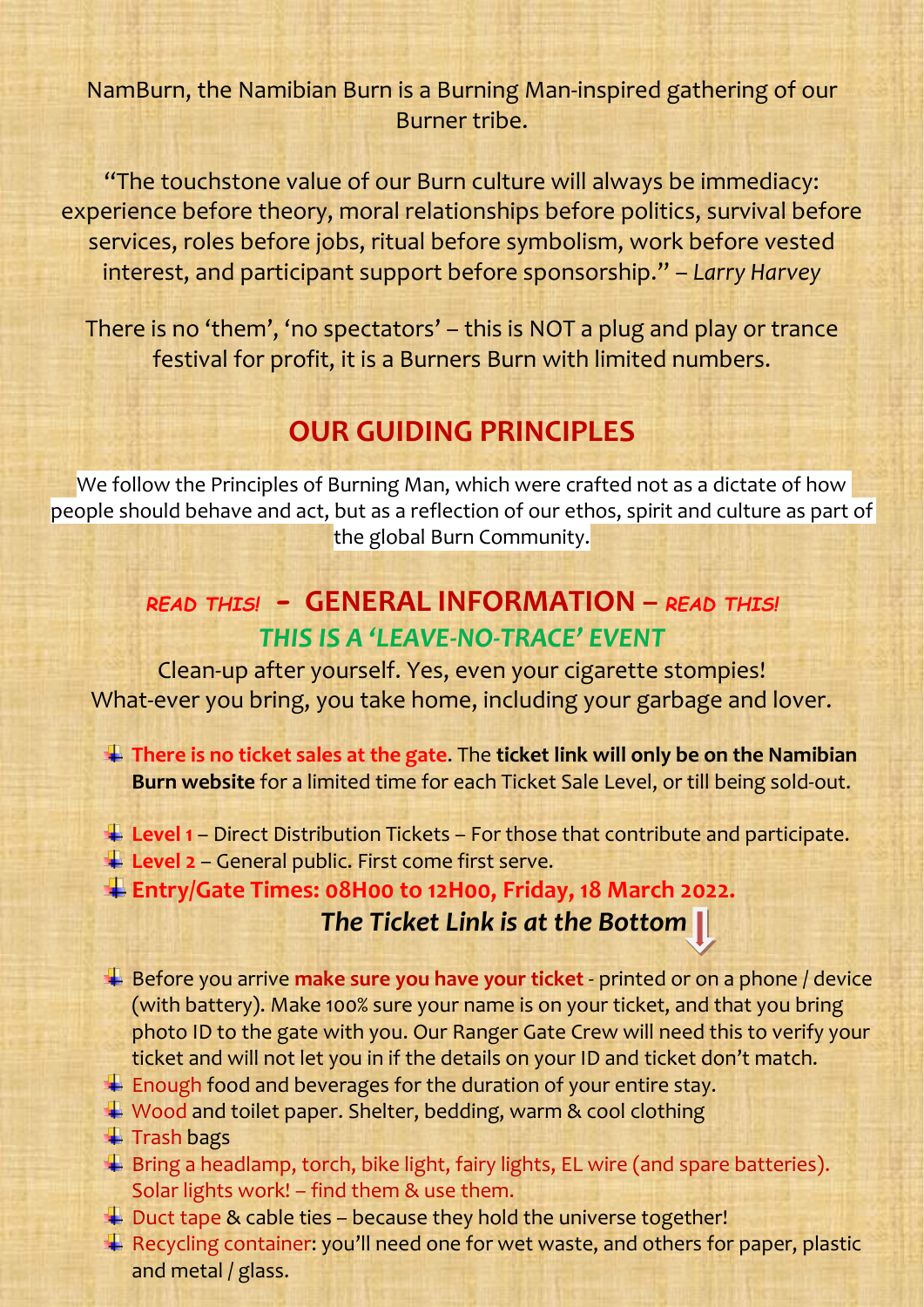- PARK IT AND KEEP IT PARKED The NamBurn site is a pedestrian, cyclist and child friendly environment.
- NOTHING IS BOUGHT OR SOLD AT NAMBURN It's a decommodified (noncommercialized) zone – so please don't promote or sell anything, this include **NO** selling, dealing or facilitating of drugs. This is a family-friendly Burn Community event.
- $\ddot{+}$  We ask politely, do cover up brands and advertising. We do not ride on your back, do not ride on ours.
- $\ddotplus$  NO PETS ALLOWED Please don't arrive at the event with your pet there are very good reasons for us not allowing our furry kids at our Burns.

# **SERIOUS - DO NOT BRING**

A Burn is not a free for all, and the safety of our Community comes first! Some things are not lekker, just plain kak and dangerous.

Any type of fire-arm. Flares & Explosive Fireworks or Chinese Fire lanterns Weapons of any kind!



**Burning Art**: To have a lesser impact on the environment and make creating art more assessable to all. NamBurn have created a project called the **Katiti Art Burn Initiative**.

#### **KATITI ART BURN INITIATIVE**

Burners loves to watch things burn, as it symbolize freedom, non-attachment, letting go, for nothing in life is permanent. Keep in mind, not all art need to be burned.

# **WANT TO CREATE ART?**

**<<<>>>**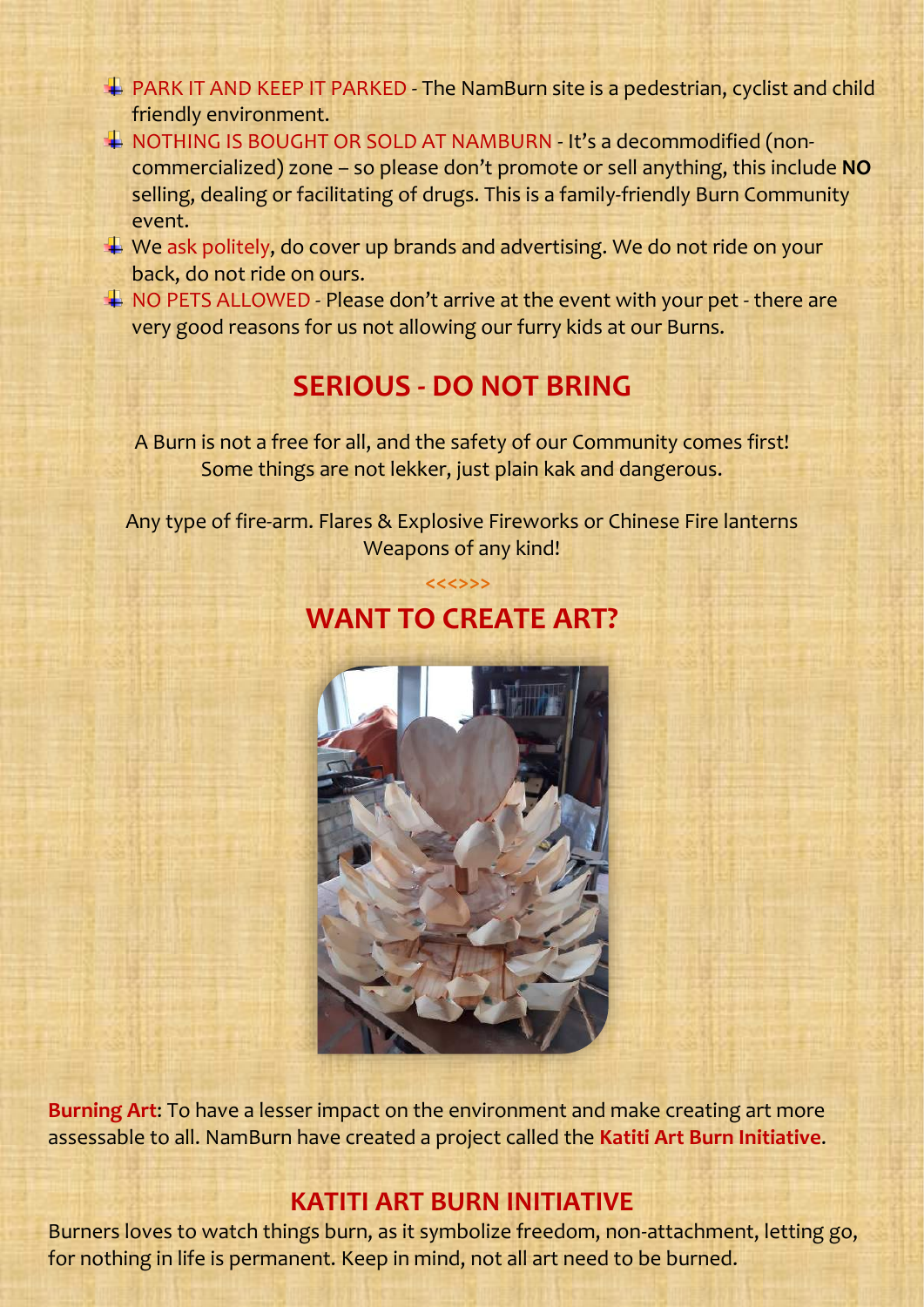#### *We also know how daunting it can be to create and build burning art.*

*The Katiti Art Burn Initiative is open to anyone who wants to build an art piece and watch it burn or not.* 

*There are some guidelines, but they are katiti (small), just like the artpiece you wish to create.* **BASIC ART GUIDELINES**



# **The Art of a Burn In our Burn Community all Art is Equal.**

**Art and the Creative Spirit is supported in all its expressive participation forms:** 

**From art-creations, yoga, fire-art, music and even your beautiful costumes!**

*WHAT YOU DO CREATIVELY WITH A PASSION IS AN ART.*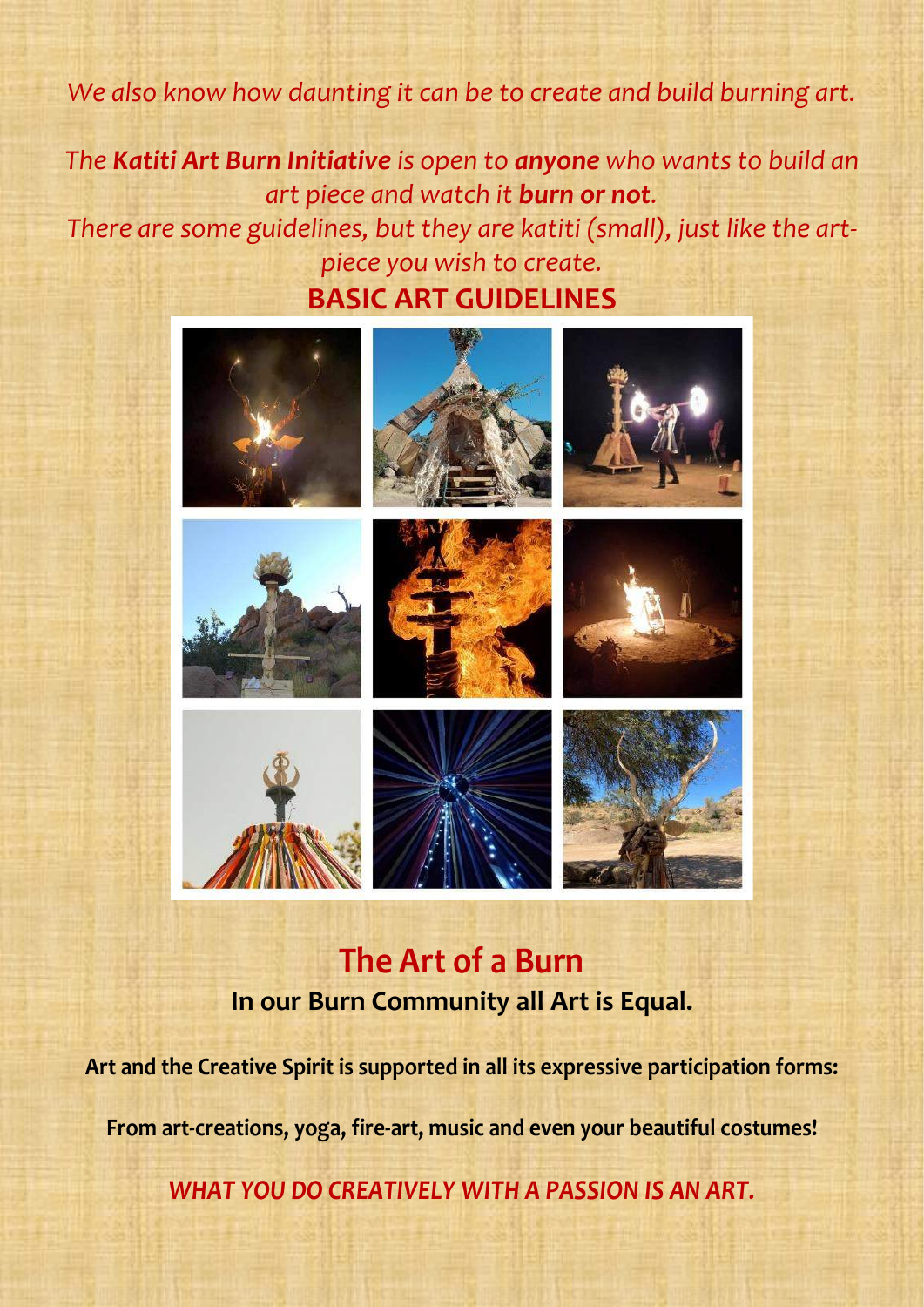*The Magical Art of Fire – Zelda Lourens*



### **Creating Burnable Art.**

#### **Important - Pre-event Art Build Crews: Coordinate your early arrival with the [Burn Lead.](mailto:burn@namibianburn.org)**

About Pallet Size: roughly 1.2 m x 1.2 m or smaller.

The pieces will have to be lifted using 2 strong poles slid through the pallet then lifted onto the burning coals of the previous piece. Similar to a forklift, but using poles instead.

If you want to build your own base, that is okay by us. It must be able to have 2 heavy duty metal or wooden poles slide through the base so we can pick up the piece and move it over to the designated burn area.

#### Art Height Maximum: around 6 and 8 feet tall.

Materials: These art pieces are to be made out of not sparking wood. Preferable pine/pallet wood. Namibia had fantastic rains and the grass is dry.

Weight: since the piece & pallet will be picked up using poles, we ask that you be mindful about how heavy your piece is.

Burn Time: All projects should be on site by morning of the opening. The community would love to have the time to see and appreciate your art.

Main burnings will be on Saturday (the Man) and the Temple on Sunday evening.

Burnable art is a great project for those who want to try their *hand at creating something arty to burn. There is no limit to how many projects we can burn on any night, so BRING ON the burning creations!!*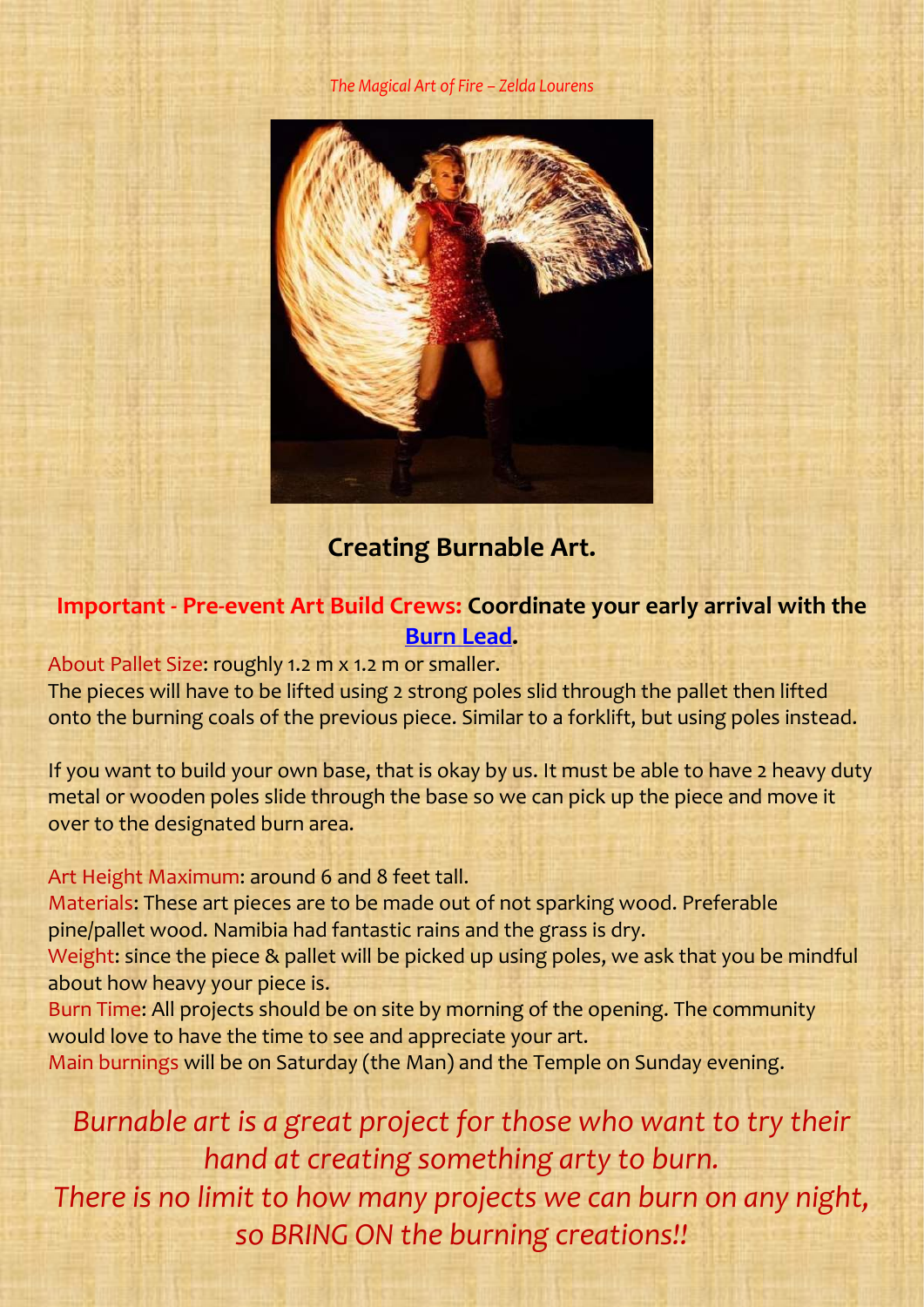





# **Our Temple burn is a SILENT burn. What is the Burner's Temple?**

- It is all about honoring love - It could take many different shapes and forms, but it is a place of remembrance and love and has no religious connotation.

It is in recognition of those we loved in the past, the present and future. Feel free to write your words of love, kindness, dreams or best wishes on its walls.

**<<<<<<>>>>>>**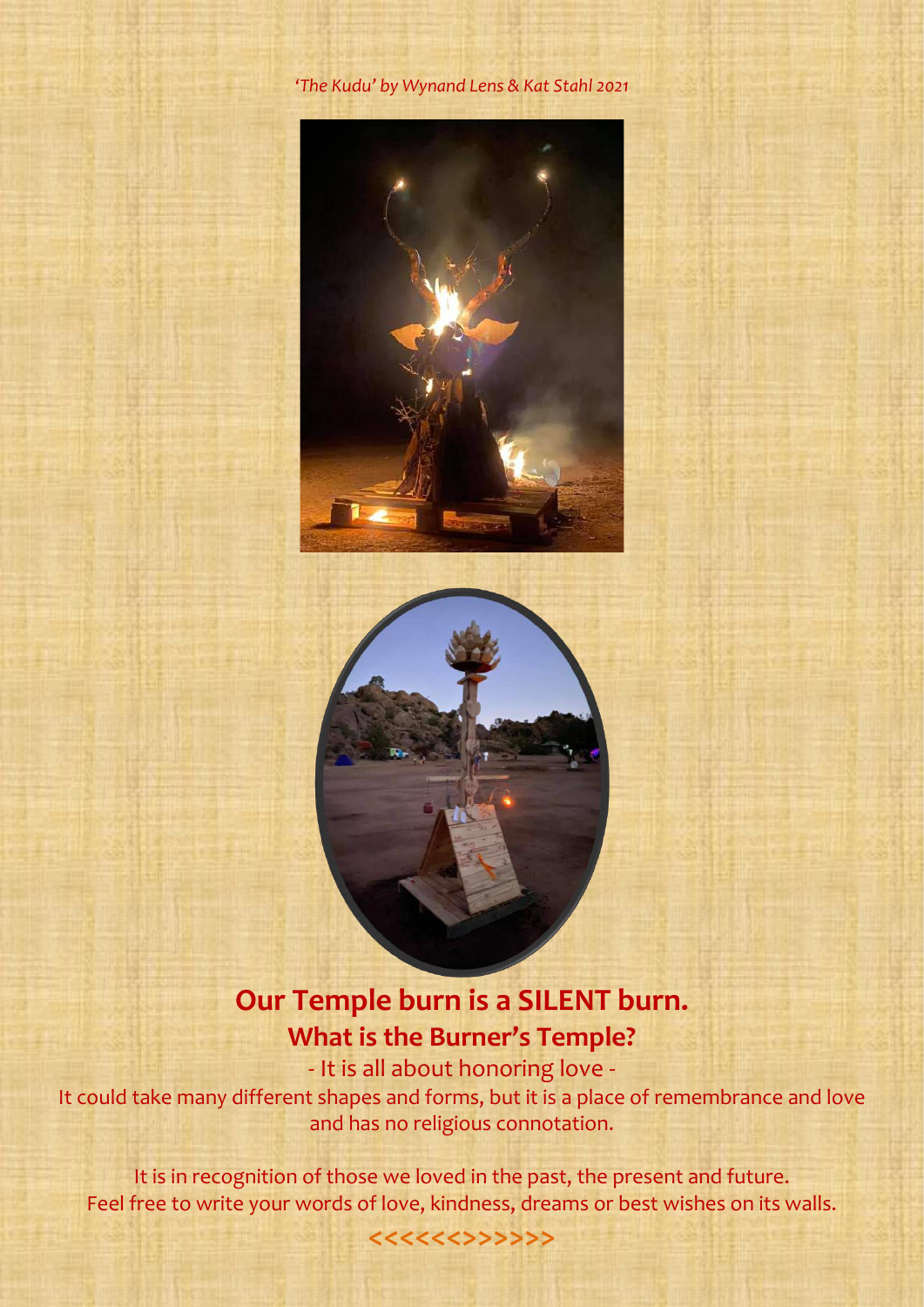# *MUSIC!!!*

# *Burns are famous for their music, as it forms an integral part of our Burner Immediacy experience.*

Recognizing that an immersive sound experience is important to many people's experience of the Burn, our preference isn't aimed at favoring one form of expression over another but is rather designed to find a balance that honors the efforts and contributions of ALL Participants.

# **ONLY SHARED CAMPING**

**Sharing is caring! No private or allocated campsites.** Once you've found your camping spot for the event. Park your vehicle and walk. No driving around.

**The Loud Section**: Theme, sound, social and art section. This is refer to as the Playa, where the music camps and art creations are placed. And also where our burns and activities will happen.

**The Suburbs, Quiet zone**: Quiet section for general open shared camping.

Campsites and facilities are shared, with 'no private turf' or site allocations. Sharing is caring. Be considerate of your fellow Burners in your behavior and actions.

Clean up after yourself.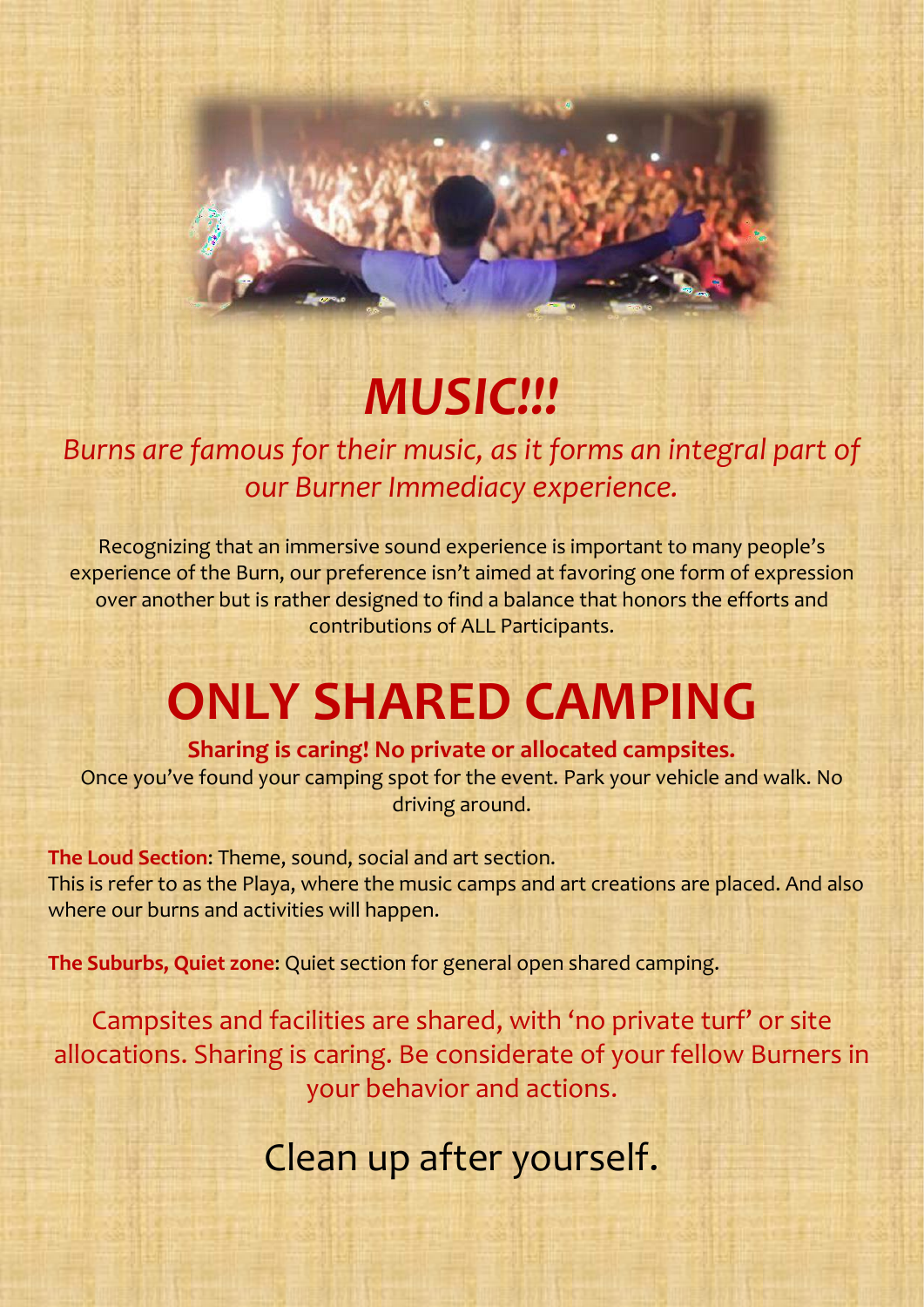# AS WITH ALL BURNS, THERE ARE SOME RULES AND REGULATIONS

Desert Game Farm is private property and the habitat of various creatures, and also some venomous critters, such as scorpions and snakes. Be aware and look where you walk.

Wear you light in the dark. Respect nature.

There are signs that state 'NO ENTRY BEYOND THIS POINT'. This is private property and some areas are off-limits. Respect their privacy.

<<<<>>>>

**The Rangers** are a group of experienced and specially trained Burn volunteers that has committed to uphold and promote the ethos, spirit and Principles of Burning Man.

As non-confrontational community mediators, their role at the event is to support our community by facilitating public safety, providing participants with reliable information, supporting and uphold the Principles.

They can be identified when on duty by their highly visible orange attire. Rangers are the easiest way to access help and information at NamBurn.

Beyond this, Rangers have taken the time to attend specialized training, most of it centered on mediation and community safety, and quite often assist the 'default' communities in 'out-reach' volunteer & civic projects.

Rangers also maintain specialized teams with additional training: Green Dots help support participants undergoing challenging emotional experiences. SOOP Rangers work to resolve issues of Sound out Of Place. Burning art safety are led by Fire Rangers.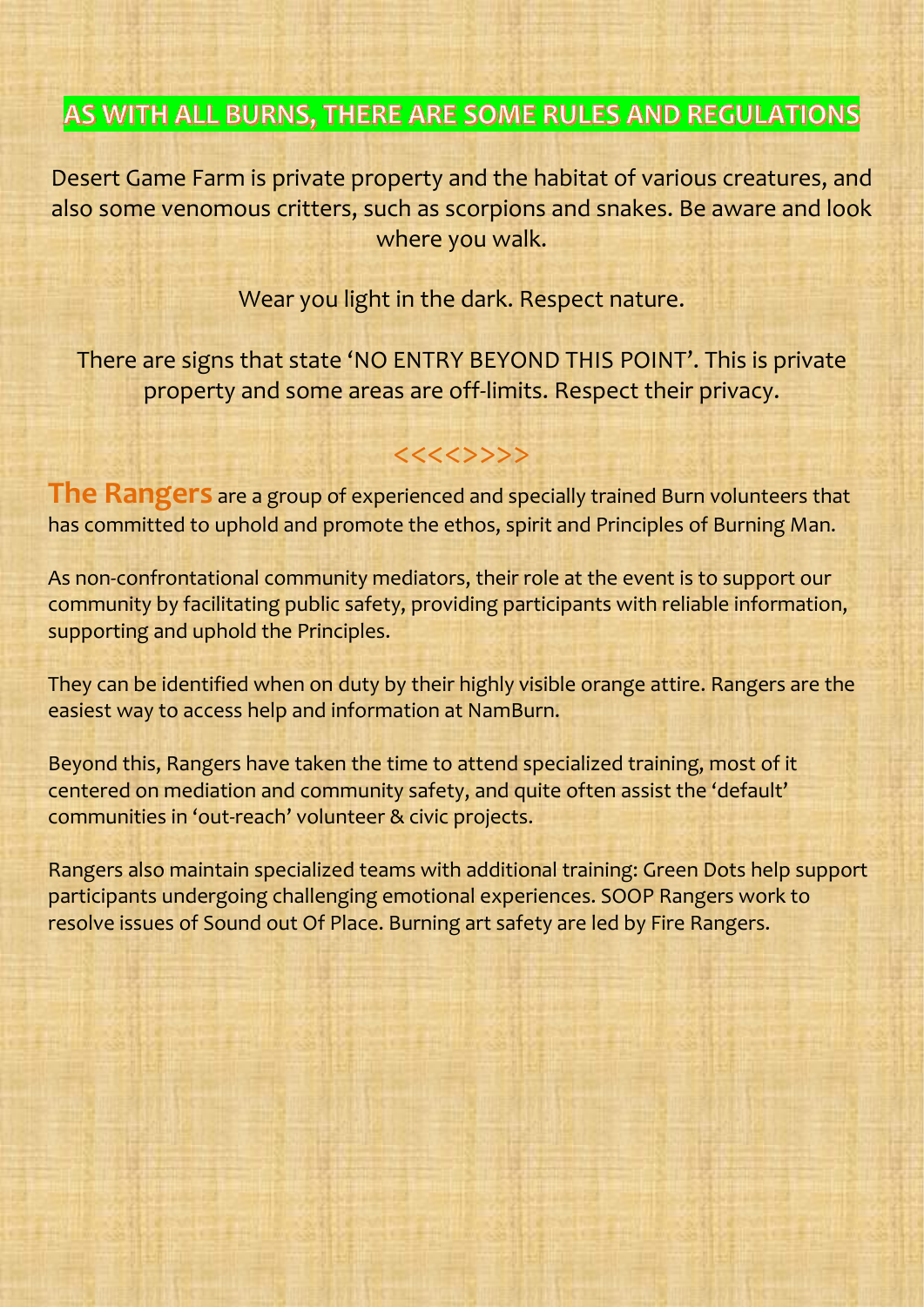# **LEGAL STUFF**

NamBurn, the Namibian Burn Event Disclaimer.

By attending this event you personally and voluntarily assume the following risks for yourself and any minors or wards accompanying you to this event or entering this event on a ticket purchased by you on their behalf: risk of injury, serious injury or death by attending this event, and risk of damage, loss or destruction of personal property brought by you to the event (whether or not owned by you).

You acknowledge and agree that NamBurn and their volunteer staff accepts no responsibility for, and you indemnify them against, damage or loss to your person or your property however caused and release NamBurn from any claim arising from this risk and against any and all claims by third parties for injury, damage or loss sustained relating to your participation in the event or your breach of these or any NamBurn policies or terms.

You also agree to be bound by all of NamBurn applicable policies, rules and terms and conditions and out Burn Principles.

Artworks, theme camps and performances are not owned or operated by NamBurn and you therefore assume any and all risk of injury, death or loss associated with or arising from their operation or occurrence.

You are expected to insure all property brought by you to the event whether or not you own such property.

If you need medical treatment or to be medically evacuated, you will be expected to cover these costs and so you should ensure you have adequate medical insurance in place. You must bring enough food, water, shelter and self-aid to survive for the duration of the Burn in a Namibian environment.

Commercial vending is strictly prohibited, as are all weapons, firearms, explosive fireworks, selling or promoting drugs.

You agree to read and abide by all the NamBurn rules contained in the Survival Guide and as set-out on the Namibian Burn website, as well as all valid instructions from all event staff, and to follow national and local Namibian laws.

This is a leave no trace, pack it in, 'pack it out' event. You are asked to clean-up your own camp before departure.